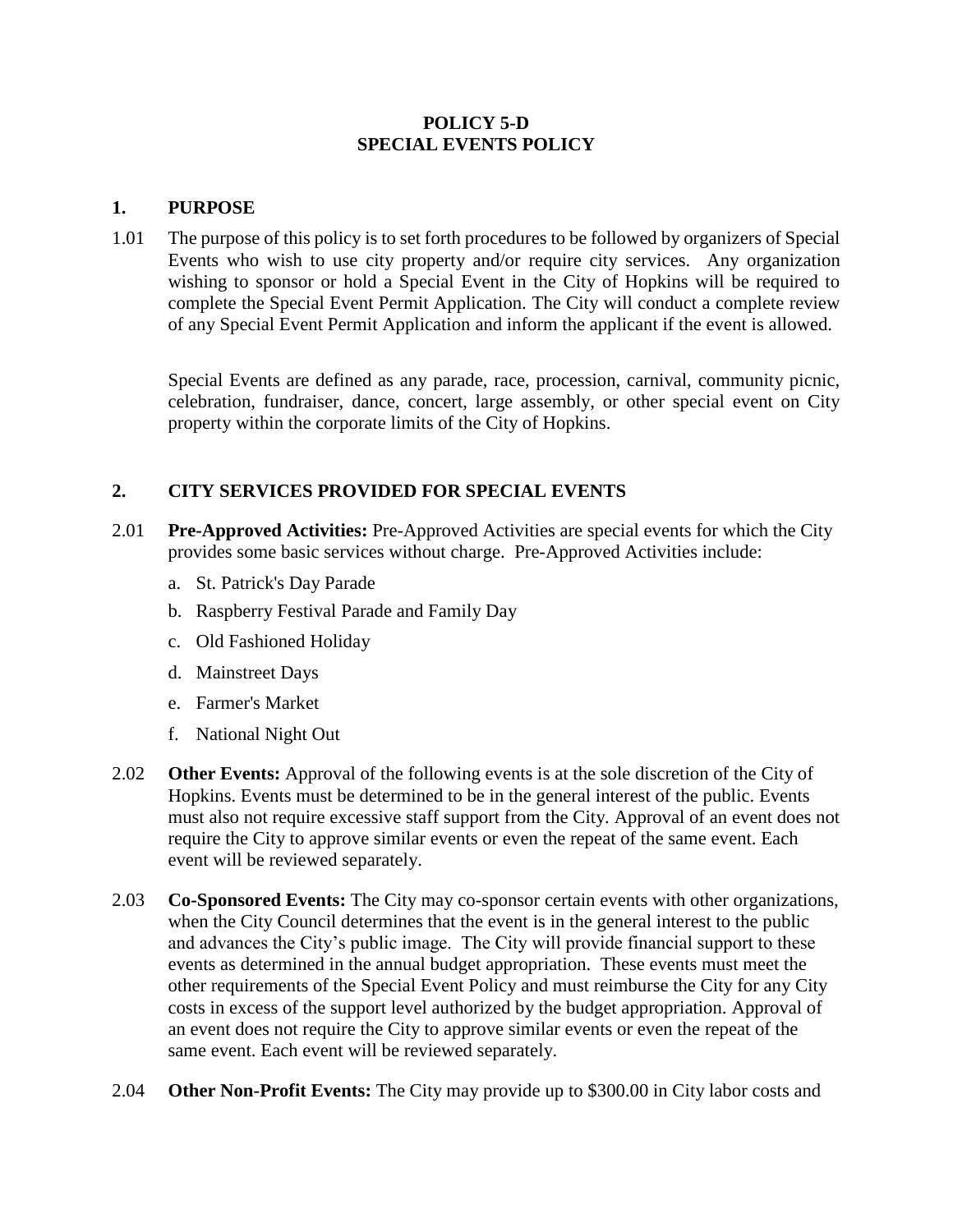related fringe benefit costs, and use of City equipment to assist Special Events operated by non-profit organizations. These events must meet the requirements of the Special Event Policy and must reimburse the City for any costs in excess of this support level. Groups filing an application as a Non-Profit Event must be able to submit a current IRS 501C3 Statement. Approval of an event does not require the City to approve similar events or even the repeat of the same event. Each event will be reviewed separately.

2.05 **Other For-Profit Events:** The City may allow other Special Events operated by forprofit sponsors that are beneficial to the City and the public. These events are subject to an additional use charge for the use of the public property. In addition, these events must pay 100% of all City costs related to the event. These events must meet the other requirements of the Special Event Policy and must reimburse the City for any City costs in addition to the payment of the established permit rate. The minimum additional use charge shall be \$250.00 per day. Approval of an event does not require the City to approve similar events or even the repeat of the same event. Each event will be reviewed separately.

### **3. FEES FOR SPECIAL EVENTS**

- 3.01 **Hourly Rate** shall be the hourly cost for any employee working on a Special Event as established by City Administration. Please note that these rates are reviewed/adjusted annually. Please refer to Attachment A to confirm rates. The Hourly Rate shall include expenses related to the employee including fringe benefits.
- 3.02 **Purchased or Rental Materials** shall include all direct costs for all materials purchased or rented by the City of Hopkins for use at the event.
- 3.03 **Equipment Charges** shall be the current equipment usage rates as established by the City of Hopkins.
- 3.04 **A Replacement Cost** will be billed for missing and/or damaged equipment and supplies.

### **4. BILLINGS FOR SPECIAL EVENTS**

- 4.01 Special Event billing by the City shall be itemized by the employee time of Public Works, Police and Fire; any purchased or rented materials; equipment charges; and any replacement costs for missing or damaged equipment/supplies.
- 4.02 If approved, event sponsors who have previously hosted the same event in the year prior AND paid their bill in a timely manner will be extended the courtesy of paying all City fees after their event is completed and billed for the current year.
- 4.03 If approved, new events or events that are repeating annually and did NOT pay their bill in a timely manner must submit either a cash deposit, check with payment of 75% of estimated expenses be used as a deposit to be credited against the final payment. Deposit fees must be paid not less than 30 days prior to the newly scheduled event.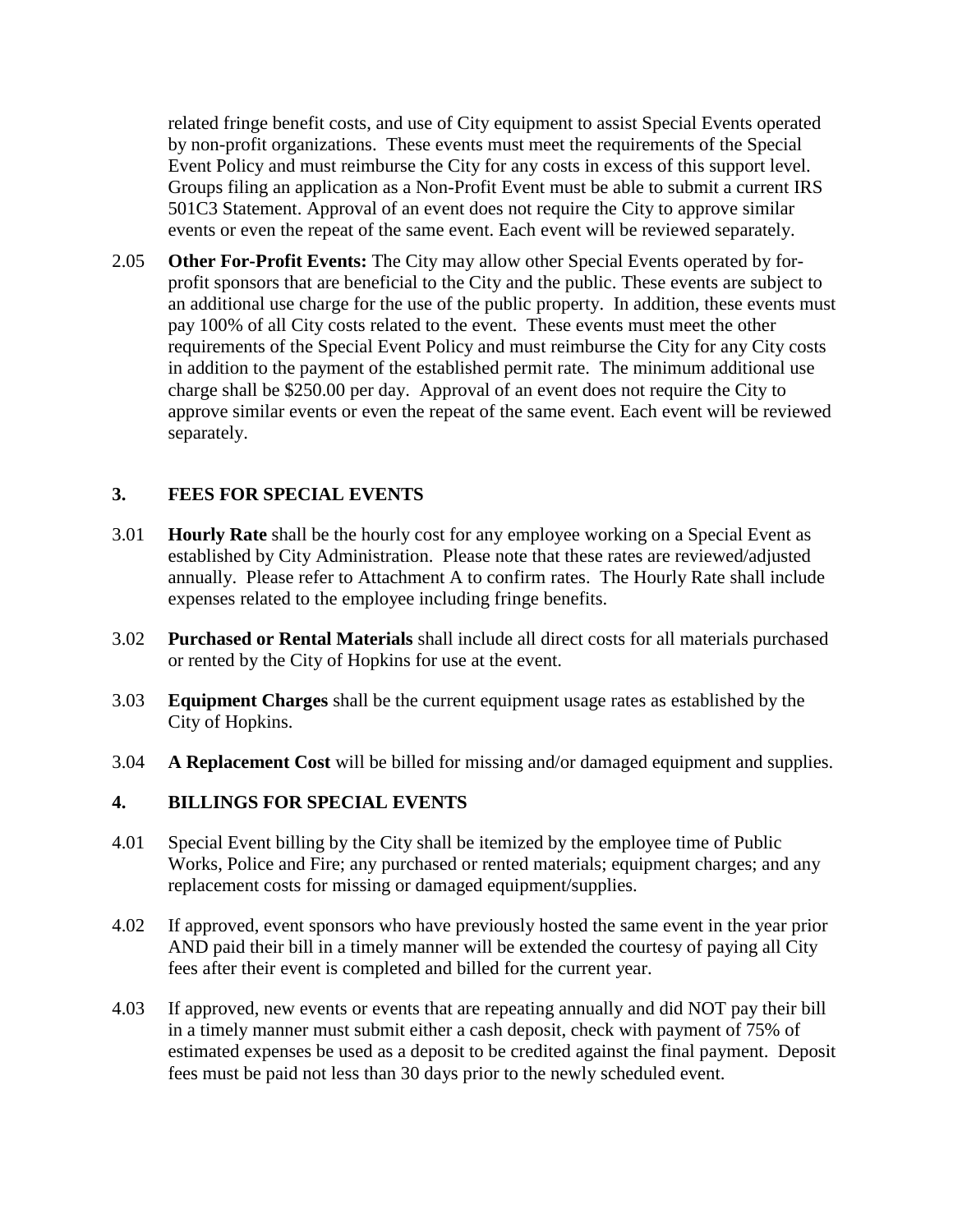## **5. REGULATIONS AND PROCEDURES**

- 5.01 Any person or organization wishing to sponsor a Special Event must obtain a Special Event Permit not less than 45 days before the special event.
- 5.02 Applications for a permit for a Special Event will be available at the City Clerk's office, and if approved, shall become a part of the permit. Incomplete applications will be returned.
- 5.03 The permit fee shall accompany the application.
- 5.04 Special Events which are not sponsored by the City or deemed Pre-Approved may require a deposit of not less than \$200 or as determined by the City Manager.
- 5.05 The cash deposit will be calculated based on the anticipated and potential cost to the City of Hopkins, and shall be submitted no less than thirty (30) days before the special event.
- 5.06 The return of the deposit is conditioned upon the applicant having not requested nor received services which are a cost to the City of Hopkins and the applicant causing no damage to the public or private property in the City of Hopkins, and further conditioned upon the fact that the applicant will remove all dirt, paper, litter, or other debris generated by its operations, from the site of the event and the adjoining premises upon completion of the event.
- 5.07 Issuance of a Special Event Permit does not constitute a waiver of any Federal, State or Local laws. Applicants are responsible for complying with all applicable Federal, State, and Local laws.
- 5.08 Issuance of a Special Event Permit does not, in any way, imply City sponsorship of the Special Event.
- 5.09 Traffic Control Measures: Applicant is required to pay all costs for traffic control measures and traffic control personnel.
- 5.10 Traffic Barricades: The applicant shall through a bona fide contractor provide, install and remove all the equipment as stipulated by the Public Works Department. The installation and removal of barricades by Hopkins Public Works Department is subject to the Hourly Rates listed in Attachment A.
- 5.11 Notice to Property Owners: The applicant may be required to provide a 30-day notice to all property owners about a Special Event as stipulated by the City Clerk or designee. For events at the 8<sup>th</sup> Avenue Artery, the City Clerk will provide the applicant with a list of property owners to notify.
- 5.12 Insurance: Applicant must provide the City with a Certificate of Insurance showing proof of general liability insurance, automobile liability insurance (if applicable) and liquor liability insurance (if applicable) meeting the following minimum requirements:
	- Applicant shall procure and maintain for the duration of the event commercial general liability insurance or equivalent special event coverages protecting it from claims for damages for bodily injury and property damage which may arise from or in connection with the event's operation and use of the City's property in the minimum amount of \$1,000,000 per occurrence.
	- If automobiles will be used during the event, Applicant shall provide automobile liability insurance with a minimum combined single limit of \$1,000,000 per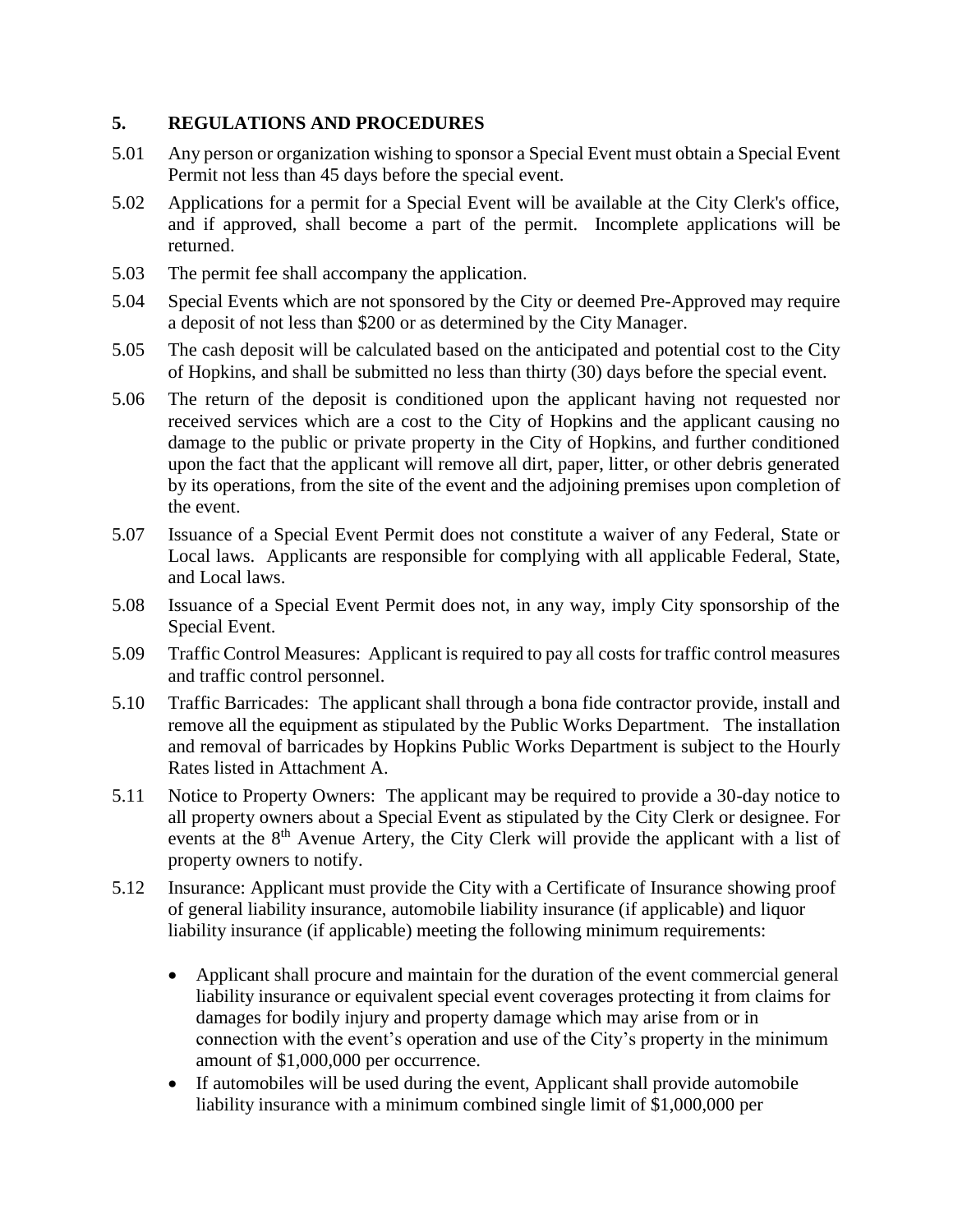occurrence. Coverage shall include liability for owned, non-owned and hired automobiles.

- If alcohol will be sold or served, Applicant must have liquor liability (dram shop) insurance in the minimum amount of \$1,000,000 per occurrence.
- The City shall be endorsed as an additional insured on all liability policies. Applicant's insurance shall be primary.
- The City reserves the right to modify these insurance requirements depending on the nature and scope of the event.
- 5.13 Claims: Applicant agrees to defend and hold the City harmless from claims, demands, actions or causes of actions, of any nature of character, arising out of, or by reason of conduct of the event authorized by such premise extension, including attorney fees and all expenses.
- 5.14. Damages: Applicant will indemnify the City for all damages that may result to City property as a result of an event.
- 5.15 Supervision: Applicant will maintain adult supervision of the event at all times. Applicant will provide security as stipulated by the Chief of Police or designee. Security will be billed at the Hourly Rate outlined in Attachment A.
- 5.16 Clean-up: Applicant will, at no cost to the City, immediately clean up, remove and dispose of all litter or material of any kind, which is placed or left on the street because of the event. If the Applicant neglects or fails to proceed with clean up within a two-hour period immediately following the end of the event, or if the cleanup is done in an inadequate manner, the Director of Public Works or designee is authorized to cleanup and charge Applicant for clean-up at the Hourly Rate shown in Attachment A.
- 5.17 Trash Disposal: Applicant will provide plans for trash disposal including the company contracted for trash disposal as part of the Special Event Permit Application.
- 5,18 Restrooms. Applicant will provide plans for providing restrooms including the company contracted for supplying restrooms as part of the Special Event Permit Application.
- 5.19 Use of City Utilities: The Applicant will not use City utilities for any event unless permission has been granted by the Director of Public Works or designee. The electrical circuits in the Central Business District have a limited amperage capacity. Applicant will provide plans for events on the 8<sup>th</sup> Avenue Artery where the use of City utilities for events will be permitted.
- 5.20 Food Permits. The Applicant shall obtain a Minnesota Department of Health food license and shall comply at all times with the applicable health codes and regulations. Proof of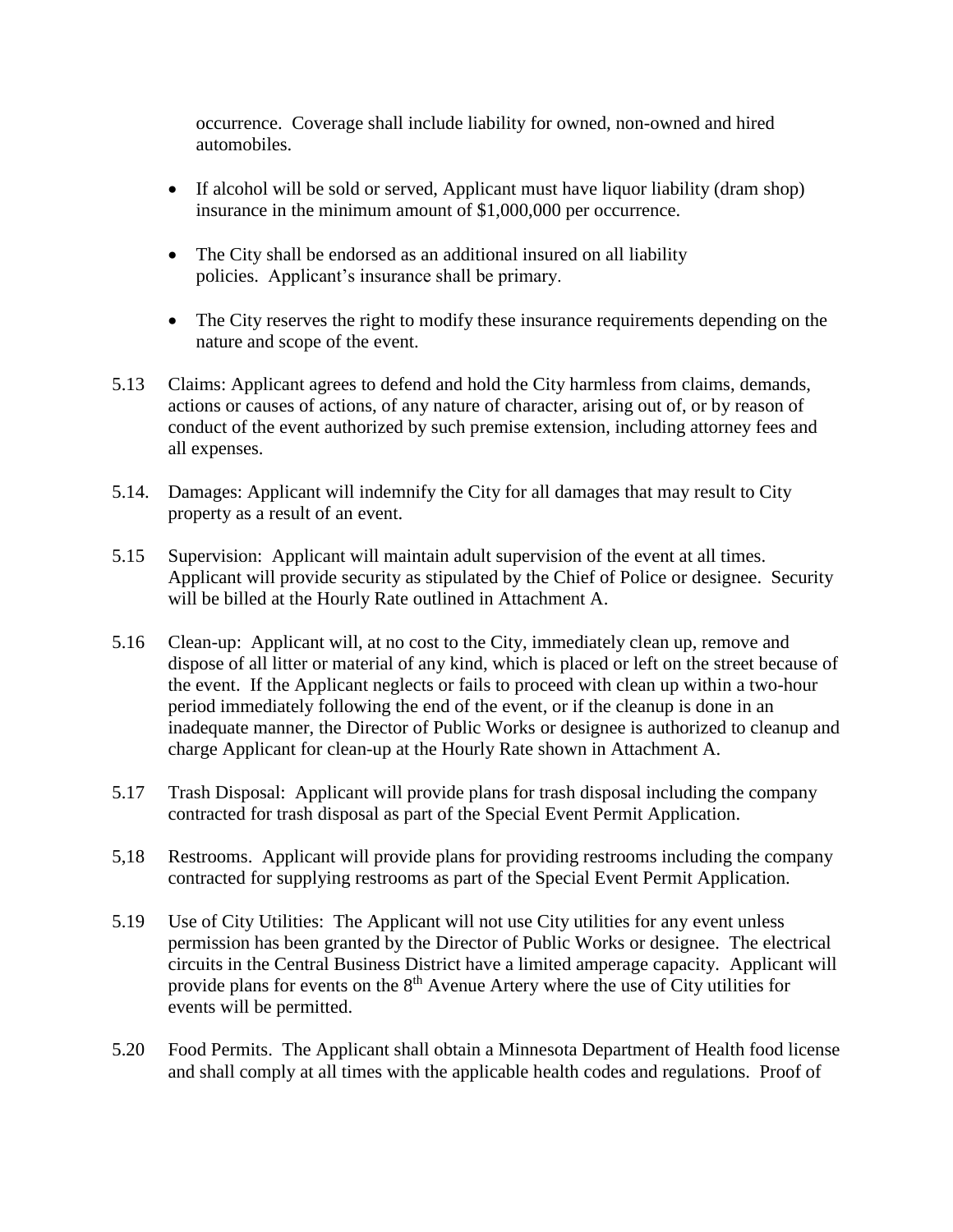license shall be provided to the City Clerk at least seven days before the event and kept on site for immediate inspection.

- 5.21 Mobile Food Units. The applicant shall obtain a Mobile Food Unit license from the City Clerk and shall comply with all conditions outlined in Legislative Policy 5-J Mobile Food Units. For units parked at the  $8<sup>th</sup>$  Avenue Artery, all food sales must locate in the defined space.
- 5.22 Alcoholic Beverages on Public Property. The Applicant is required to follow the procedures listed in Legislative Policy 5-K Alcohol/Security/Conduct Policy at City Facilities. All of the below stipulations are inclusive of interior and exterior areas of any special events:
	- Fencing surrounding the defined area for the service of alcoholic beverages will be secured to establish the outdoor event area. All liquor sales and containers used for consumption must remain in the defined space.
	- There should be controlled access to the event with event security personnel to identify and wrist band those of legal age to consume. The gate/emergency exit of the fenced area will need to be continuously staffed to prevent patrons from leaving with alcoholic beverages.
	- Events are "21 and over" after 9 p.m. when alcohol is being served.
	- All alcohol service will cease at 10 p.m. All patrons must exit the defined space by 10:30 p.m.
	- Event security will assist the Police Department in clearing the event at closing time. The closing time should be prominently displayed throughout so there is no confusion at the end of the evening when patrons are asked to leave.
	- For events, applicants will be required to hire uniformed police officers to supplement their security staff as required by the Police Department. Monitoring of those consuming alcohol will be done by event coordinators and the Hopkins Police Officers who have been hired to assist with the oversight of the event.
- 5.23 Outdoor Music. No outdoor music or amplified sound is allowed during the hours of 10 p.m. and 7 a.m. The Police Chief or designee has the ability to direct the event manager to control the level of noise and/or terminate the event at any time. Any plans for outdoor music or amplified sound must be described in the Special Event Permit Application.
- 5.24 Outdoor Tents. Applications must be submitted for any tent permits exceeding 200 square feet. Erection of tents, canopies, or similar structures is allowed; however, the applicant cannot drive stakes, nails, screws, posts, or otherwise disturb either paved or unpaved surfaces within the right of way to secure such features.
- 5.25 Variances. The applicant shall provide in writing the condition or conditions that are requested to be modified, the modification that is request, and the factors that the City Manager or designee should consider when determining the modification. Variance requests must be submitted with the Special Event Permit application. Approval of a variance does not require the City to approve similar variances or even the repeat of the same event. Each variance will be reviewed separately.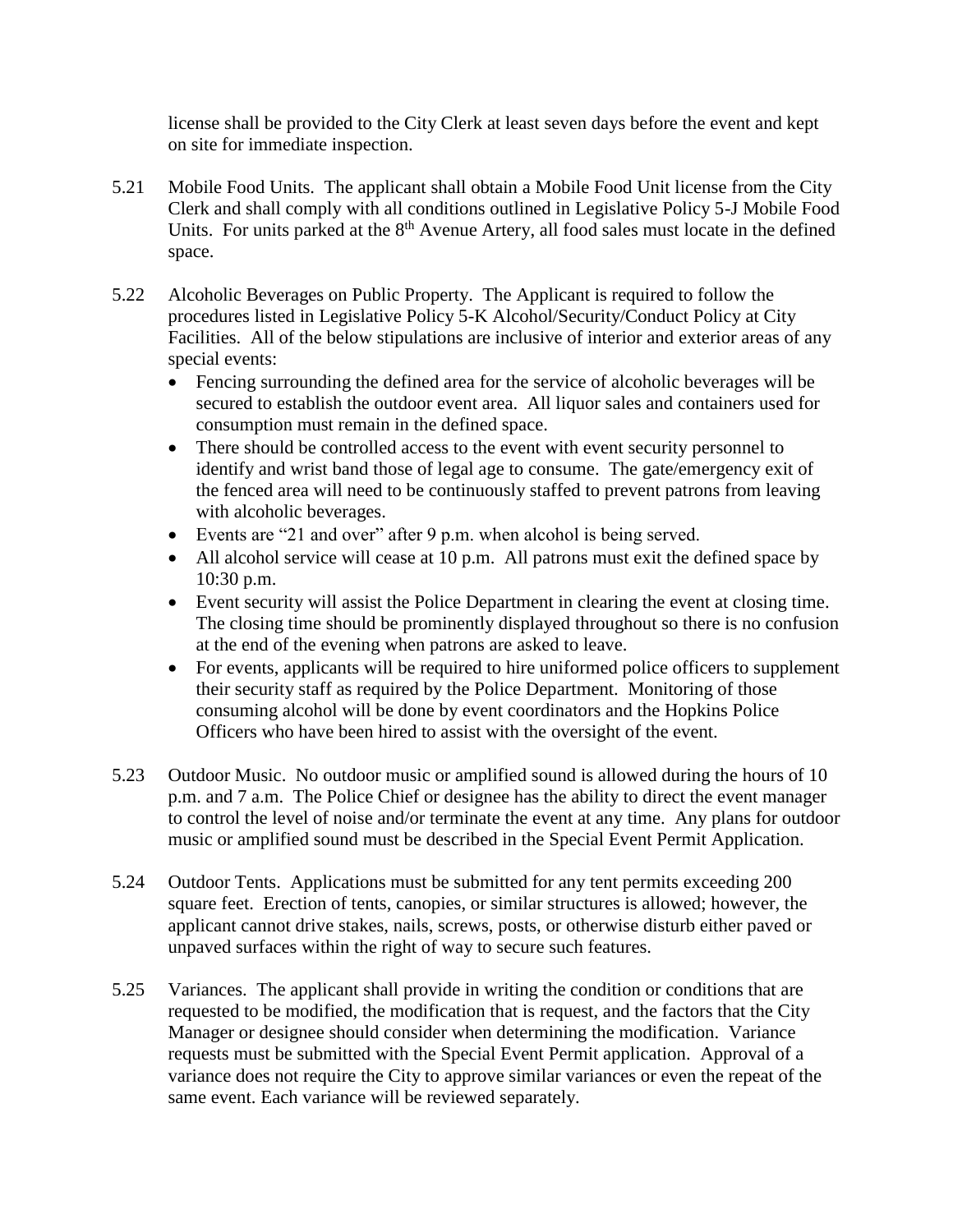- 5.26 Termination: The applicant may terminate this agreement at will by giving 14 days written notice to the City. If less than 24 hours' notice is given to cancel an event that required contracted work, staff will be compensated for a 2-hour minimum charge. City staff has the authority to cancel or stop an event, or place additional restrictions on the event, if it is deemed that the public health, safety or welfare would be better served with additional restrictions.
- 5.27 City staff may place any additional requirements on any event. These requirements may include specific staff levels for Police, Fire, Public Works or other personnel. Expenses will be billed to the sponsoring organization under the terms of this policy.

Established: 5/19/88 Revised: 11/16/93 Revised: 01/19/16 Revised: 03/06/18 City of Hopkins